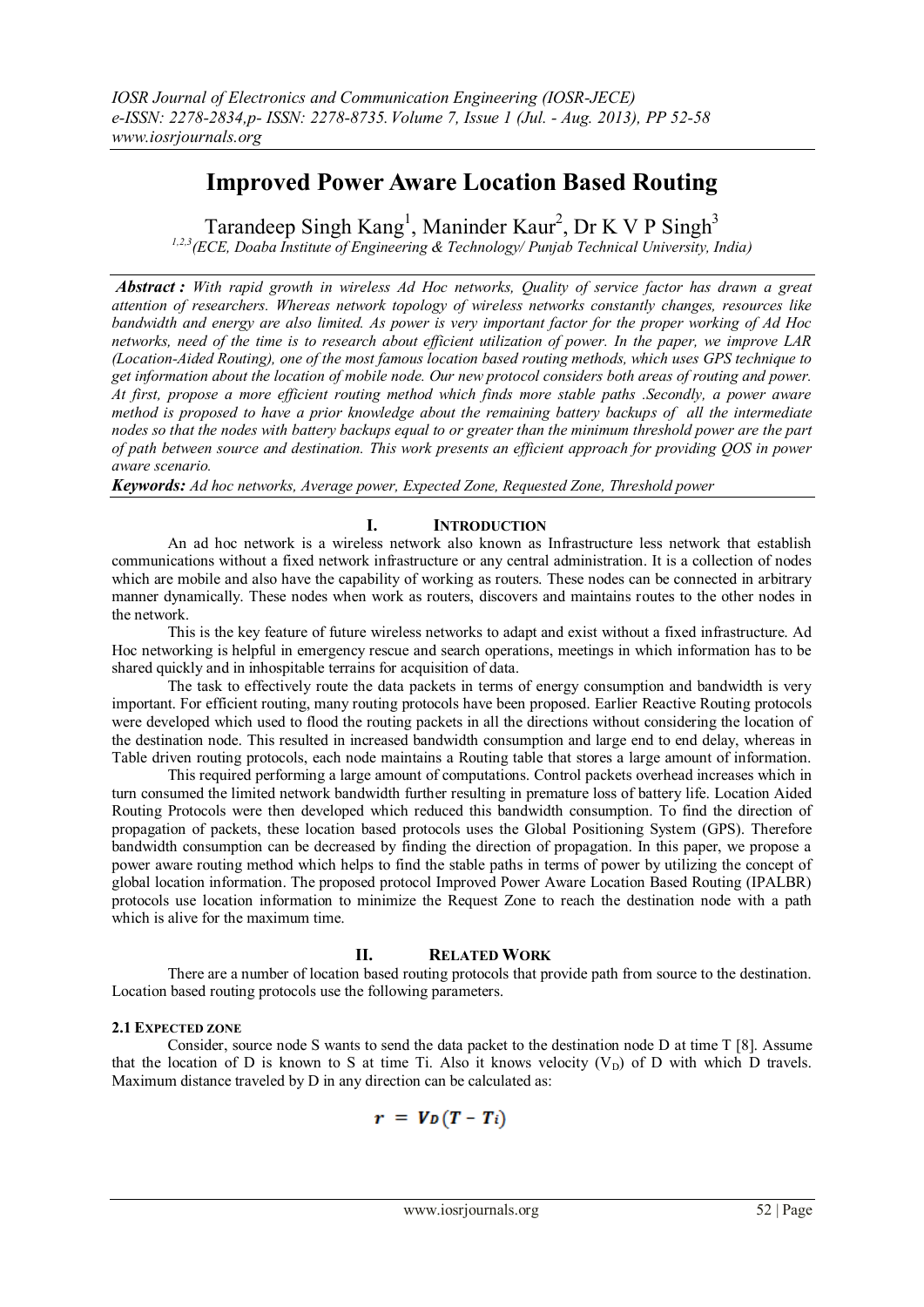

Figure 2.1 Expected Zone

## **2.2 REQUEST ZONE**

To find a path from the Source to the destination, the area where the request packets are sent or broadcast is known as a Request Zone. In the traditional routing algorithms, Request Zone is the complete network [8]. For e.g. RREQ packets are broadcasted in all the directions to find the optimal path from source to the destination node in the protocols such as AODV and DSR. LAR tries to minimize the request zone by confining it to the smallest rectangular area which contains both sender and the receiver.



#### **2.3 GLOBAL POSITION SYSTEM**

GPS is a system of satellites [2], ground control stations, and receivers that allows users to determine their position. By capturing and storing that position, GPS receivers "digitize" spatial data as they walk, drive, or otherwise traverse the land. Receivers differ in their ability to receive and process GPS signals and users can have a huge affect on accuracy depending on the methods used to collect and process data.

#### **2.4 Types of Routing Protocol**

Location Based Routing uses the following types of routing protocols.

#### **2.4.1 Energy Aware Location Based Routing Protocol**

Energy aware location based routing technique use location information by using GPS system and additionally takes a grid method. In this routing protocol each node has GPS in Ad-Hoc network divided by virtual grid [7]. This assumption means that each node knows the location of itself and where they are included in the grid network. To maintaining information of neighborhoods, nodes in each grid communicate each other by beacon message which includes ID, geographical location, and energy. From this communication, node which has the largest energy becomes grid header. And header node is changed when the rest of its energy equals to 1/2 of second node. Grid headers communicate each other by longer period than the one of general node. The data sent by each grid header includes information of all nodes in its grid. So grid header can get the information of entire nodes.

#### **2.4.2 Improved Location Aided Routing**

ILAR (Improved Location Aided Routing) is another location based technique which uses the concept of base line lying in between the source and destination node. Node which is closest to this line of sight will be chosen as the next intermediate node. As the transmitting node check the distance of every neighboring node from base line and find the closest neighbor for further transmission.

#### **2.4.3 Location Aware Routing Protocol with Dynamic Adaptation of Request Zone**

Mobile Ad hoc Networks is an on demand routing protocol which decreases the search area given by LAR [9]. In LAR the search area is the smallest rectangle containing both sender as well as receiver. LARDAR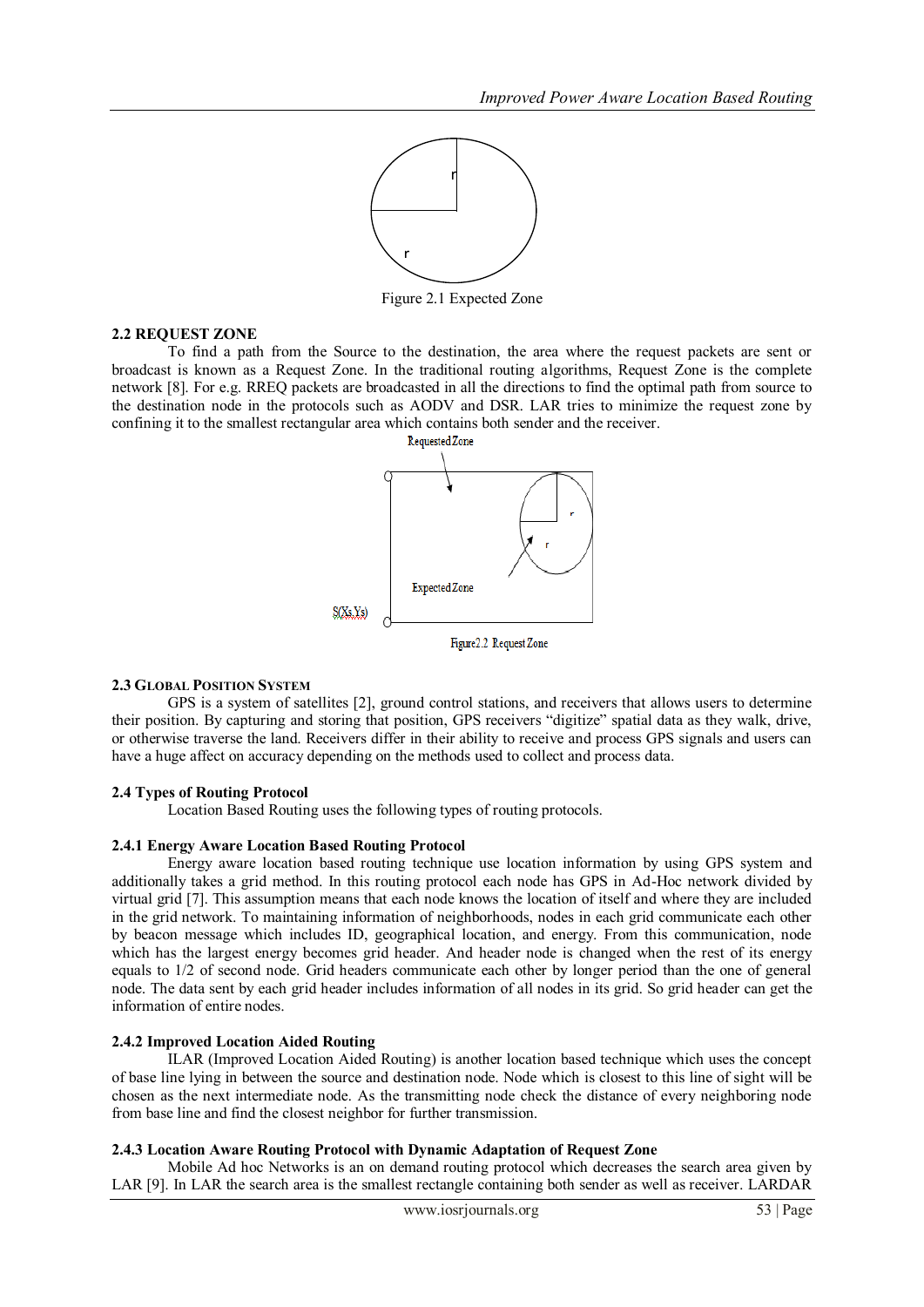reduces this rectangle to triangular zone, which helps in reducing the routing overheads. But the calculations done to find whether the node lie in the forwarding zone or not increases the overhead on the node. This results in decrease in battery of the node.

## **2.4.4 Location Based Power Aware Routing**

LARDAR used the concept of Triangle zone and the angles  $\alpha$  and  $\beta$ . The protocol LBPAR uses the concept of triangle zone [5]. But instead of using the angular values in route request packet as in LARDAR, this protocol uses the concept of slopes of line which can be calculated using the following formula:



Figure 2.3 Calculation of slopes

The Base objective of LBPAR is to find an optimal path in terms of bandwidth consumption along with the reduction in power loss of a node. Here, the route discovery process starts when source node S initiates a request to send the data packet to destination node D. m1 and m2 are the slopes of the line. D(XT,YT) are the points where the tangents drawn from source to the expected zone touches the expected zone. From the points where the tangents drawn non-source to the expected zone touches the expected zone. From the mathematical equations it is clear that m1 and m2 will be the maximum and minimum slopes for any line drawn between the source and any point in between these two tangents. These two slopes [1] can be calculated from the following quadratic equation:

$$
mXd - mXs - Yd + Ys = r * (1 + m2)1/2
$$

Source node S broadcast a route request packet to find the path. Format of RREQ packet on receiving the RREQ

packet node 'N' calculates the slope  $m_n$  using its own location co-ordinates and source location coordinates. If

its slope lies between the max and min slope i.e. (m1  $\geq m_n \geq$  m2) then node will again broadcast the packet otherwise node drops the packet. This routing protocol is use to routing packets between mobile nodes in an ad hoc network using the Global Positioning System. Unlike routing protocols like LAR, ILAR, LARDAR this protocol considers various parameters like bandwidth requirement and battery life of all the intermediate nodes on a path to destination. Increase in the battery life tends to high probability of routing path. Based on evaluation of LBPAR is proved to be a better protocol as it helps in lowering the bandwidth consumption of the network and also helps in increasing the battery life by decreasing the number and complexity of calculations.

#### **2.5 Problem Definition**

In Location Based Power Aware Routing (LBPAR), if the source node wishes to communicate with the destination node, route discovery is initiated. The path is then set up accordingly. In the route discovery process, the packet is sent to only that next node which lies in the minimum and the maximum slopes. This way the path is formed between the source and destination and then information is sent. Nodes coming in the path are taken to form the path. But no focus is given to the remaining battery backups of the nodes. LBPAR helps in reducing the overheads at each node by decreasing the number of calculations performed at each node, which in turn increased the battery life of node. But it can't provide the guarantee to delivery of packet on existing path because no concern is given to the remaining battery backups of nodes. Due to this, there is no idea about what time the path would be alive. This makes the paths found unstable. So there is no guarantee that the sent information packets would reach the destination node or not.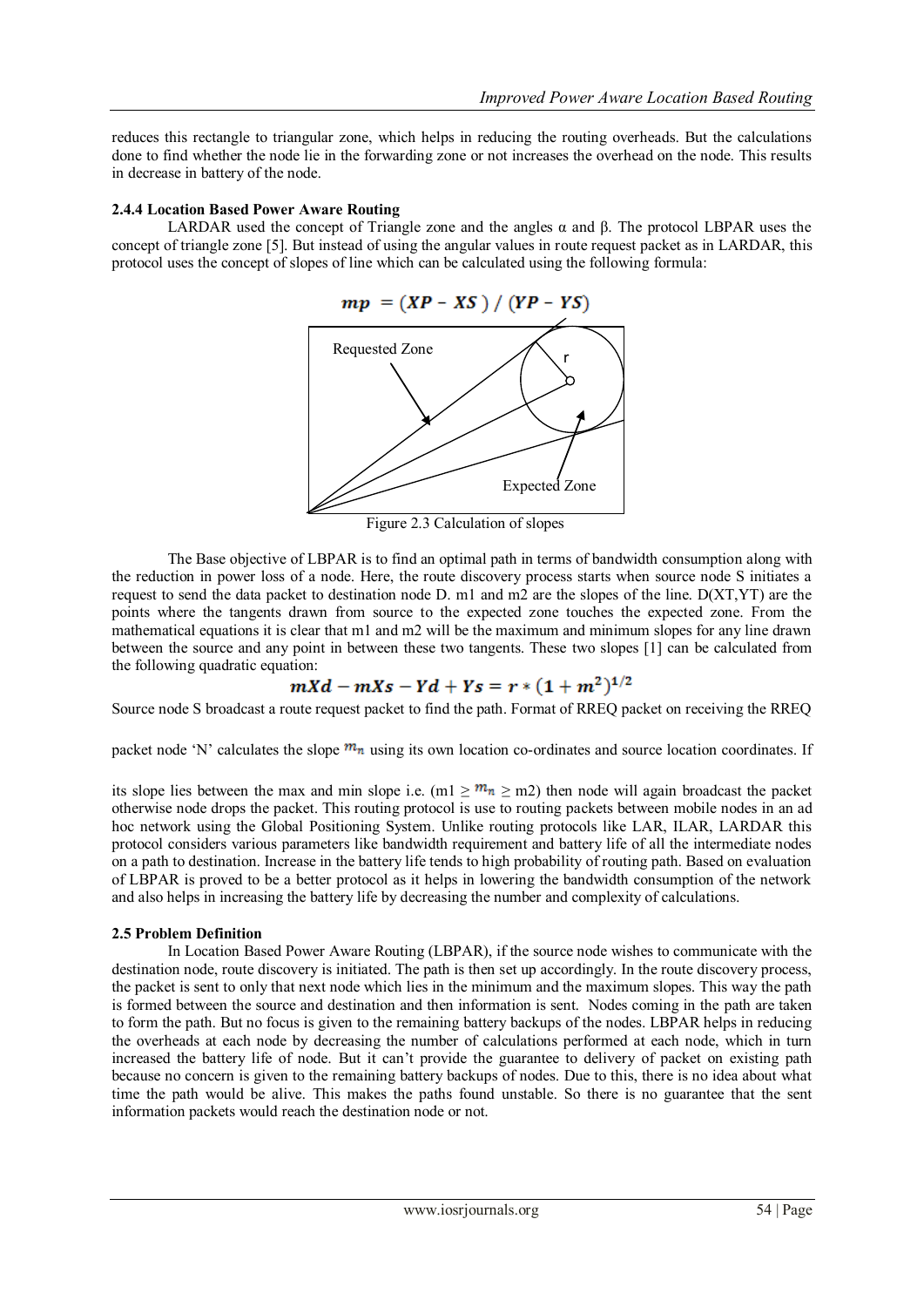# **III. PROPOSED WORK**

The proposed protocol is an efficient routing scheme which improves the efficiency of location-aided routing (LAR). Proposed approach is an extended version of Location Based power Aware Routing (LBPAR). Some parameters used for the calculation of expected zone and requested zone in this Routing protocol are minimum slope, maximum slope, TTL and minimum threshold power for communication. Route request packet (RREQ) can be sent to the neighbor node based on the minimum, maximum slope and if power of the node is greater than or equal to the threshold power.

# **3.1 Threshold Power**

Threshold power is the power set initially which is taken as a reference to select the nodes with power greater than or equal to this reference value. This power is defined initially before the start of the Route Discovery process.

## **3.2 Phases of IPALBR**

There are three phase in this protocol

- I. Discovery of Route
- II. Reply of Route
- III. Maintenance of Route

## **3.2.1 Discovery of Route**

Source node S (Xs, Ys) wants to communicate with the destination node D (Xd, Yd) in Figure 3.1. The intermediate nodes are 1, 2, 3, 4, 5, 6 and 7. For this communication to be possible first of all Source node S calculates the expected zone. It uses the destination coordinates to calculate the expected zone. After calculating the expected zone, it uses the expected zone to calculate the requested zone. It is shown in the Figure 3.1. After this, RREQ request is initiated by the source node S, this RREQ packet contains the information like TTL, minimum slope, maximum slope, minimum available power, broadcast id, source address, and destination address. The source node collects all this information and then sends the RREQ packet to its neighbors. After receiving the RREQ packet from the source node, the neighbors first of all checks the destination address of the RREQ, The packet is consumed if the destination address is the address of any one of the neighbor node and then RREP packet is sent to the source node.

The value of TTL is checked if the destination address is not equal to the neighbor node address, if the value of TTL is less than or equal to zero the node discards the RREQ packet; else it calculates the slope of that node from the source node. If the slope lies between the maximum slope and the minimum slope, then it attaches its own address to the list of visited nodes and then RREQ packet is forwarded to its neighbor nodes.

The RREQ packet is discarded by the node if the route can qualify neither minimum slope nor maximum slope.

Every node which receives the RREQ packet follows this process until the RREQ packet is successfully received by the destination node.

Figure 3.1 illustrates an example of Discovery of route process of IPALBR which finds the path between source node S and the destination node D. The path between Source node S and destination node D is S-1-2-3-4-5-6-7-D. Algorithm, Algorithm for calculating average power, and flow chart of discovery of route process are shown below.



Figure 3.1 Discovery of Route phase of IPALBR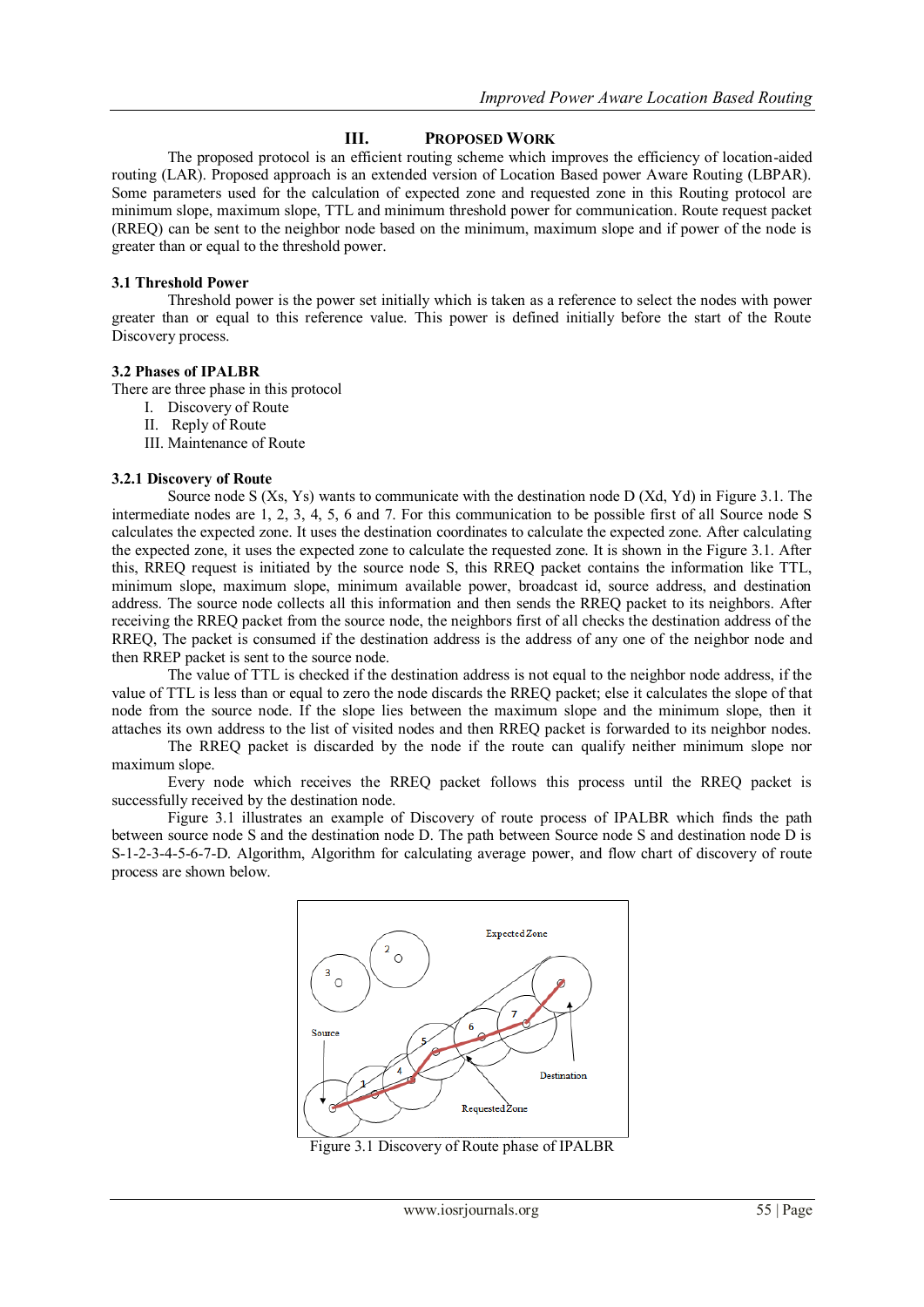This process is followed by every node which receive the RREQ packet until the RREQ receive the by destination node. Above figure is an example of route discovery process of IPALBR which find the path between source need S and destination node D. Source node S to destination node D path is S-1-2-3-4-5-6-7-D.

| Algorithm:                                                        |
|-------------------------------------------------------------------|
| $If(TTL>=0)$                                                      |
| ł                                                                 |
| if(node id=dest id)                                               |
| ł                                                                 |
| Consumepacket;                                                    |
| Calculate avgpower for current path from AP List;                 |
| Send RREP to source with avg communication power of current path; |
| €                                                                 |
| Else if (node id != dest id)                                      |
| ł                                                                 |
| Calculate Mn;                                                     |
| If(M1 > Mn > M2)                                                  |
| ſ                                                                 |
| If(node_power>=th_power)                                          |
| €                                                                 |
| Enter the address of node id to the visited node list;            |
| Enter the node available power to AP List;                        |
| Flood the RREQ;                                                   |
| 3333                                                              |
| Else                                                              |
| ſ                                                                 |
| Drop the packet;                                                  |
| ŀ                                                                 |

#### **3.2.2 Reply of Route**

In the reply of route phase the packet header destination address is checked if the destination receives the RREQ packet. If the destination address is the address of node then it checks the minimum and the maximum slopes. RREQ packet is consumed if slope lies between these two slopes and then finds the minimum available power from AP List in a packet header and then sent RREP packet to source node with minimum communication power via same path as the path used to receive RREQ packet from the source to the destination. Otherwise RREQ packet is discarded. The reply of route path from the destination node to the source node D-7-6-5-4-3-2-1-s is illustrated by the figure 3.2.



Figure 3.2 Reply of Route phase of IPALBR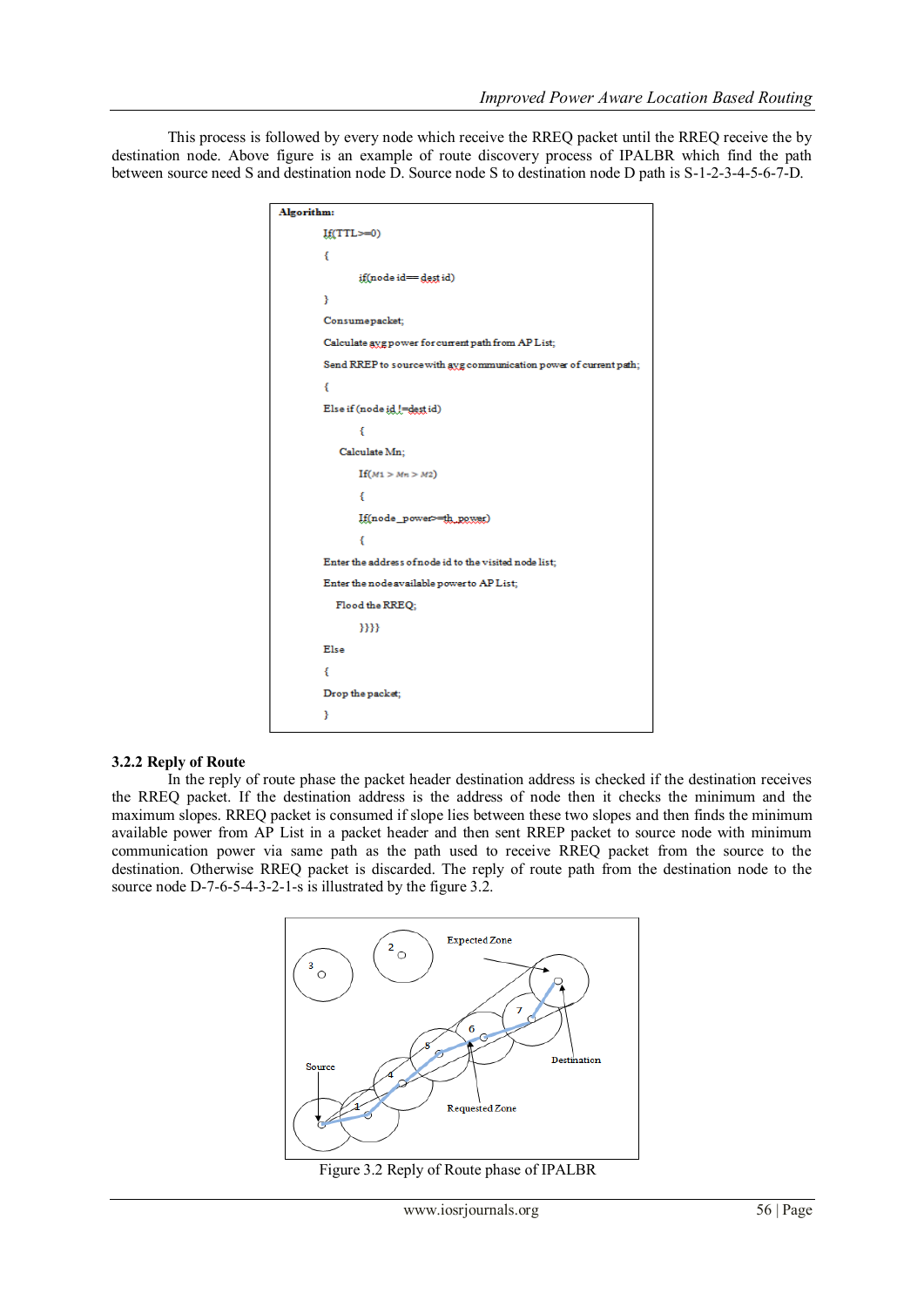## **3.2.3 Maintenance of Route**

There is high mobility of node in the Ad-hoc networks, so the links between various nodes are likely to break. Thus, the routing path has to be maintained. For example node 4 in Figure 3.3 moves outside to the reach of its neighbor, so the route from the source to the destination breaks. Maintenance of route process is used in this case to maintain the route from the source to the destination. In this phase when a node does not receive a RREP packet it will break the path. So in this case, the node sends a route error packet (RERR) to the source node. A new path to the destination node is reconstructed by the Source node after the Source node receives this packet. As Figure 3.3 shows, node 4 moves outside the reach of its neighbors so the path breaks. Then new path is created by using node 3. So the source to destination path after maintenance is S-1-3-5-6-7-d.



Figure 3.3 Maintenance of Route Phase of IPALBR



Figure 4.1 Comparison of IPALBR with LBPAR

Figure 4.1 shows the comparison between IPALBR and LBPAR protocol in terms of number of paths found between the source and the Destination. When number of nodes increase then the number of paths found also increases in the IPALBR but in the LBPAR protocol number of paths found remains almost in constant.

Also the number of paths found in the IPALBR protocol are more stable than the LBPAR protocol because in the IPALBR, a threshold value of power is taken by virtue of which only those nodes are included in the path between the source and destination which have battery backup greater than or equal to the threshold value. Due to this the source has the idea, approximately what time the path found would be alive. Depending upon the time that the information packet will take to travel from source node to the destination node, the data is sent. The path is formed only by selecting the nodes with battery backups greater than or equal to the minimum threshold power. The nodes with battery backups less than this threshold value are discarded. Therefore if the path has all the nodes with battery backups greater than or equal to the threshold value, the information is sent and otherwise a new path is searched. But no such approach is used in LBPAR as all the nodes coming in the path from source to destination are made the part of the path. So there is no stability of paths formed. Thus more routes are found in IPALBR; also stability of the routes found is more in IPALBR than in LBPAR.